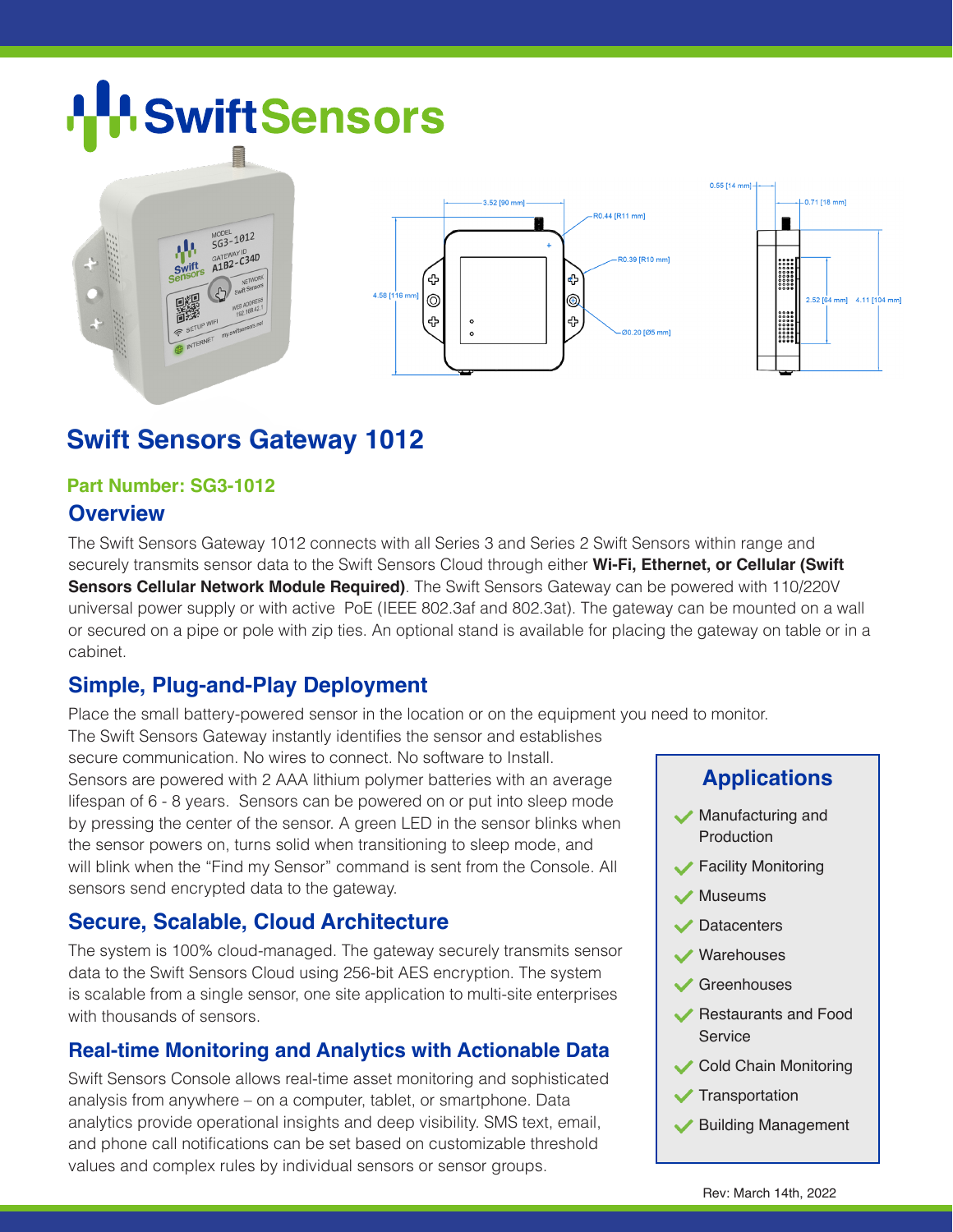| <b>Operational Specifications:</b>                                  |                                                           |
|---------------------------------------------------------------------|-----------------------------------------------------------|
| <b>Power Supply</b>                                                 | 110VAC/220VAC to 12VDC, 1.5A 18W universal threaded       |
| <b>Operating Voltage</b>                                            | 12 - 24VDC (from DC Jack)                                 |
| <b>PoE Support</b>                                                  | 48Vdc +/- 10% (Active 802.3af/at+ Protocols Only)         |
| <b>Current Consumption</b>                                          | 220mA @ 12VDC (2.64W) Nominal, 300mA @ 12VDC              |
|                                                                     | (Peak), 65mA (PoE Avg)                                    |
| <b>CPU Operating Temp.</b>                                          | -40°C to +85°C (-67°F to +185°F)                          |
| <b>Operating Env. Temp.</b>                                         | -20°C to +50°C (-4°F to +122°F)                           |
| <b>Use Environment</b>                                              | Indoor Use Only / Optional IP67 Enclosure Available       |
| <b>Relative Humidity</b>                                            | 20% to 90% RH, non-condensing                             |
| <b>Wi-Fi Connectivity</b>                                           | 2.4 GHz and 5.0 GHz IEEE 802.11ac wireless                |
| <b>Ethernet Connectivity</b>                                        | 100/300/1000MBPS (GbE)                                    |
| <b>Cellular Connectivity</b>                                        | Optional with Swift Sensors USB Cellular Network Module   |
| <b>USB</b>                                                          | 2 USB 3.0 ports for supported devices only                |
| <b>Encryption</b>                                                   | 256-Bit AES Encryption                                    |
| <b>Time-Keeping</b>                                                 | RTC with CR1220 Battery                                   |
| <b>Front Panel LEDs</b>                                             | Green - Connected, Yellow - Local Connection, No Internet |
| (Internet)*                                                         | Red - Not Connected, White - Power On Sequence            |
| <b>Front Panel LEDs</b>                                             | Blinking - Transferring to AP mode                        |
| (Setup Wi-Fi)*                                                      | Solid Blue - AP mode for Wifi Configuration               |
| <b>Sensor Types Supported</b>                                       | Up to 150 Swift Sensors Series 3 / Up to 30 Series 2      |
| <b>Weight</b>                                                       | 170.1g (6oz)                                              |
| <b>Dimensions</b>                                                   | 104 mm X 120mm X 32.5mm (4.1in X 4.7in X 1.3in)           |
| <b>Enclosure Material</b>                                           | ABS PA-765+                                               |
| 900Mhz Antenna                                                      | 900Mhz Whip, Tilt RF Antenna, RP-SMA Male Mount           |
| <b>Certifications</b><br>CE<br><b>FC</b> $\bullet$ Medustry<br>RoHS | 19.5cm x 1.3cm (Height x Diameter at connector)           |
|                                                                     | FCC ID: X8WBT840F, 2ABCB-RPI4B, TARTS: ZTL-RFSC1          |
|                                                                     | IC ID: 4100A-BT840F, 20953-RPI4B, TARTS: 9794A-RFSC1      |
|                                                                     | CE: 2014/35/EU, 2014/53/EU, 2014/30/EU                    |

**Swift Sensors | 4611 Bee Caves Road, Suite 100 | Austin, Texas 78746 | www.swiftsensors.com | +1 512 256 7552**

©2022, Swift Sensors. All rights reserved. May not be reprinted without permission.